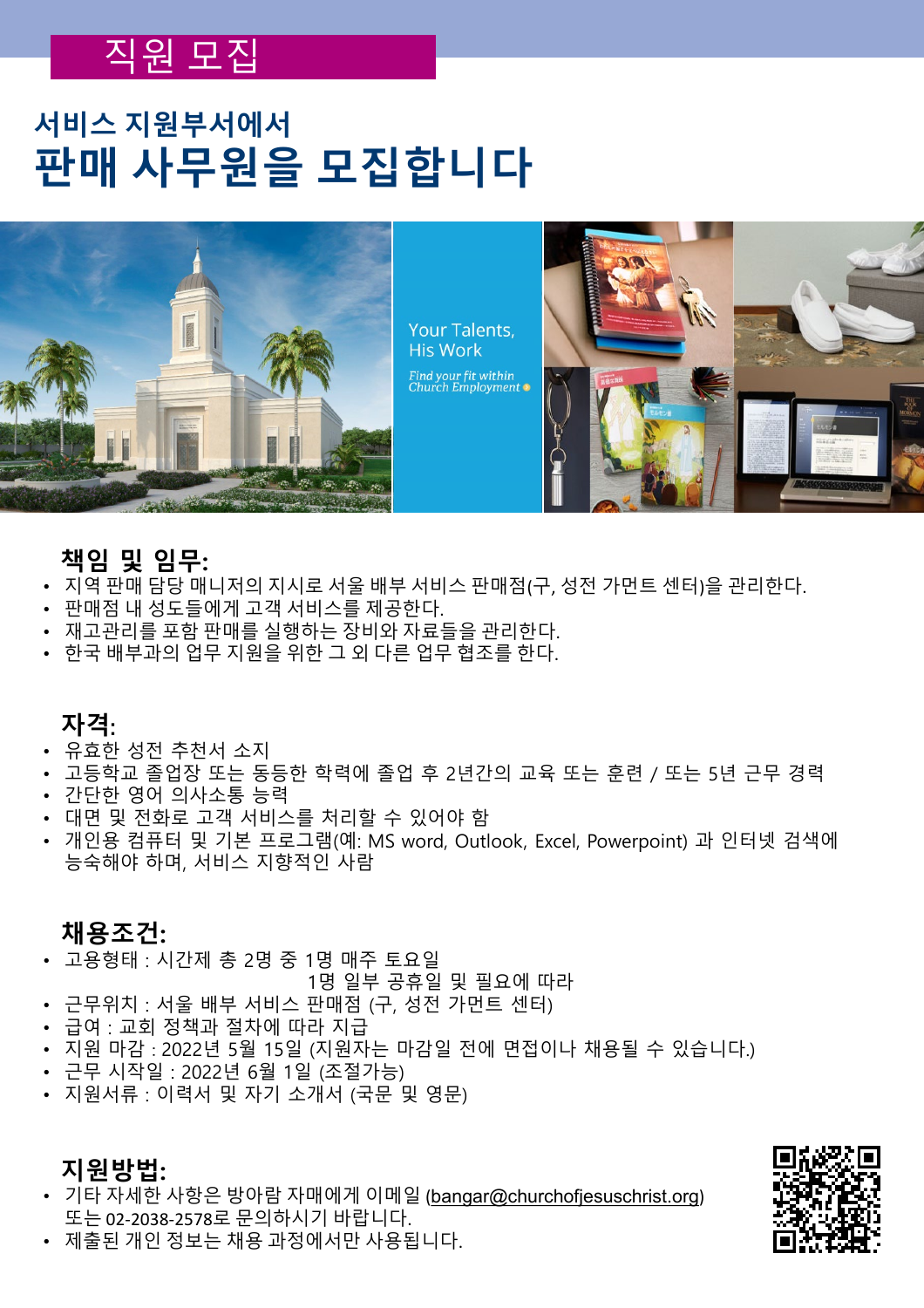## \_\_직원 <u>모집</u>\_\_\_\_\_\_

## **지원 방법**

### **1. 교회 계정을 준비합니다.**

- 무료로 교회 계정을 얻으려면 account.churchofjesuschrist.org에 접속하여"교회 계정 등록"을 클릭하십시오. 회원 기록 번호 (와드 서기에서 구할 수 있음)와 생년월일을 입력해야합니다..
- **2. 교회 고용 웹페이지에 접속합니다.**
	- <https://careersearch.churchofjesuschrist.org/Public/Search.aspx>



**3. 채용 공고 ID "339715", 를 넣고 검색을 클릭합니다.**

| Posting ID           |  |
|----------------------|--|
| Enter Job Posting ID |  |

**4. 검색 결과에서 지원 가능한 포지션을 선택하고 "지금 지원"을 클릭하십시오.**

• 다수의 포지션이 가능한 경우, 각 포지션마다 별도의 지원서가 필요합니다.

**Apply Now** 

#### **5. 교회 계정 사용자 이름 및 암호를 입력하여 로그인하십시오.**

• 교회 계정 정보를 잃어버린 경우"사용자 이름을 잊어 버렸습니까"또는"비밀번호를 잊어 버리셨습니까"를 클릭하십시오

| Sign in                        | ① Help<br>◆ English ▼ |
|--------------------------------|-----------------------|
| <b>Church Account Username</b> |                       |
| Forgot your username?          |                       |
| Password                       |                       |
|                                |                       |
| Forgot your password?          |                       |

### **6. 지원 페이지에서 필수 필드에 유효한 정보를 입력하고 이력서를 업로드하여 신청서를 제출하십시오.**

- 필수 필드는 빨간색 별표 (\*)가있는 필드입니다. 다른 분야는 임의적입니다.
- 이력서 및 첨부 파일 섹션에서 "이력서 추가"를 클릭하여 이력서를 업로드하십시오.

Add Resume

• 페이지 하단의"신청서 제출"을 클릭하여 지원서 제출을 완료하십시오.

**Submit Application** 

### **7. 교회는 면접 후보자로 지정된 지원자에게 연락을 할 것입니다.**

- 이력서는 일반적으로 마감일이 지난 후에 검토됩니다.
- 교회는 마감일 이전에 지원자를 인터뷰할 수 있는 권한을 지닙니다.

### **8. 잠재적인 응시자는 실제로 지원 신청하지 않고 Talent Network에 자신의 프로필을 업로드 할 수 있습니다**

• <https://talentnetwork.churchofjesuschrist.org/Public/Main.aspx>

### **9. 문의**

- 문의 사항은 인적 자원부 방아람 자매에게 연락하십시오.
- Email: bangar@churchofjesuschrist.org
- Tel: +82-2-2038-2578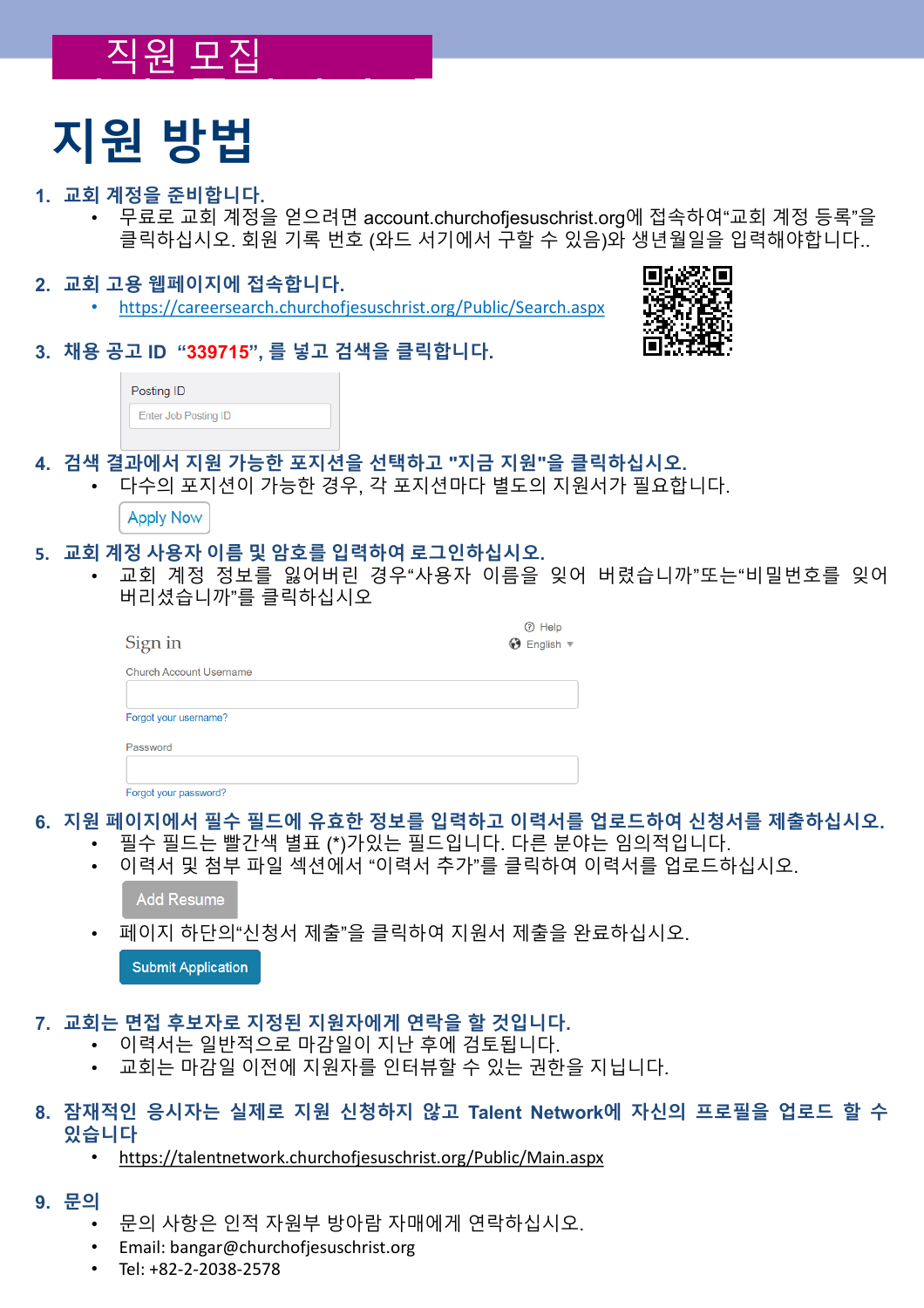# **Retail Clerk (Seoul)** J O B O P E N I N G

### **Support Services Department, Asia North Area**



### **Responsibilities:**

- Under the direction of Area Retail Coordinator, maintain retail store in Seoul Temple Site.
- Customer service for the local saints in Seoul Temple retail store.
- Manages resources including Inventory, and Equipment to run the retail operation.
- Other miscellaneous work to help maintain regular work of Korea Distribution center.

### **Qualifications:**

- Current temple-recommend.
- High school diploma or equivalent plus two years of post high school education, or training and five years of work experience.
- Basic communication skills in English.
- Ability to handle customer service both face to face and over phone.
- Proficiency in the use of personal computers and basic applications (i.e., Microsoft Word, Outlook, Excel, PowerPoint) and internet research; and be service oriented personable.

### **Job Information:**

- Job type: Part-time 2 people
	- 1 for every Saturday
	- 1 for partial holidays and on-call (anytime as requested)
- Location: Seoul temple retail store, South Korea
- Salary: Based on Church Policy
- Deadline: May 15, 2022 (candidates may be interviewed or hired prior to the deadline)
- Starting date: Earliest June 1, 2022 (Negotiable)
- Application Documents: Resume with self-introduction (Korean/English)

### **Application:**

• Please submit your resume from QR code right below or:

<https://careersearch.churchofjesuschrist.org/Public/Search.aspx>

- Your personal information will be used for the Church's selection process.
- If you have any questions, please contact Aram Bang (bagnar[@churchofjesuschrist.org\)](mailto:yuki.kitahara@churchofjesuschrist.org).